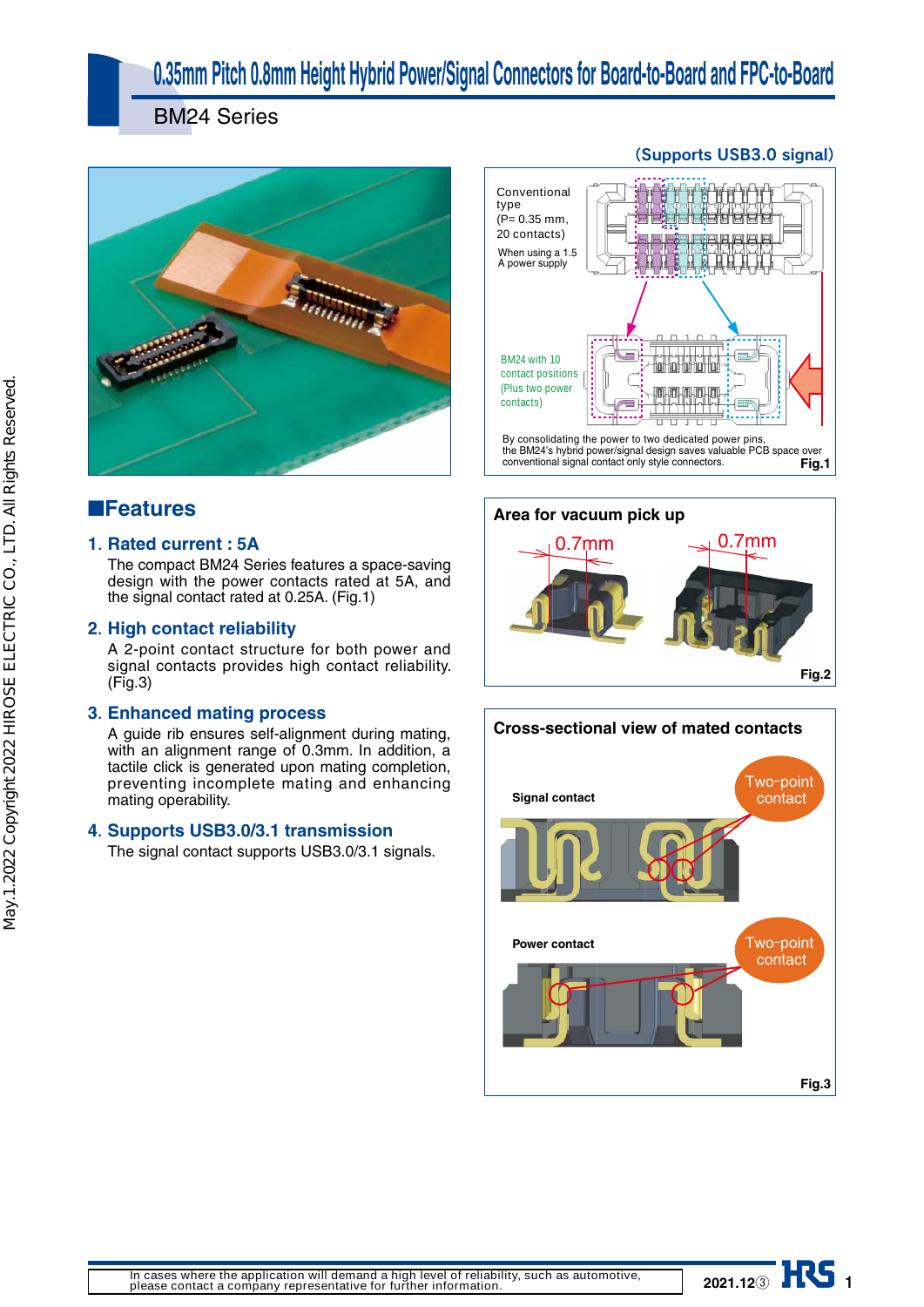## ■**Product Specifications**

|                             | Signal contact: 0.25A(Note 1) | temperature range           | $\left  -40 \text{ to } 85^{\circ} \text{C} \right $ (Note 2) | temperature range         |                    |
|-----------------------------|-------------------------------|-----------------------------|---------------------------------------------------------------|---------------------------|--------------------|
| Ratings<br>Rated<br>voltage | 30V AC/DC                     | Operating<br>humidity range | 20 to 80%                                                     | Storage<br>humidity range | 40 to 70% (Note 3) |

| <b>Items</b>                 | <b>Specifications</b>                                                                                                                           | Conditions                                                                                                                                                 |
|------------------------------|-------------------------------------------------------------------------------------------------------------------------------------------------|------------------------------------------------------------------------------------------------------------------------------------------------------------|
| 1. Insulation resistance     | 100 $MO$ min.                                                                                                                                   | Measured at 100V DC                                                                                                                                        |
| 2. Withstanding voltage      | No flashover or dielectric breakdown                                                                                                            | 150V AC for one minute                                                                                                                                     |
| 3. Contact resistance        | Signal contact: $100 \text{m}\Omega$ max.<br>Power contact: $15m\Omega$ max.                                                                    | Measured at 20mV AC, 1kHz, and 1mA                                                                                                                         |
| 4. Vibration                 | No electrical discontinuity for more than $1\mu s$ .                                                                                            | Frequency: 10 to 55 Hz; half amplitude: 0.75mm,<br>in 3 axis directions for 2 hours                                                                        |
| 5. Humidity                  | Contact resistance : Signal contact : $100 \text{m}\Omega$ max.<br>Power contact: $15m\Omega$ max.<br>Insulation resistance : $50M\Omega$ min.  | 96 hours at a temperature of 40 $\pm$ 2°C and<br>a humidity range from 90 to 95%                                                                           |
| 6. Temperature cycle         | Contact resistance : Signal contact : $100 \text{m}\Omega$ max.<br>Power contact: $15m\Omega$ max.<br>Insulation resistance : $100M\Omega$ min. | (-55°C for 30 minutes $\rightarrow$ 5 to 35°C for 10 minutes $\rightarrow$<br>85 °C for 30 minutes $\rightarrow$ 5 to 35 °C for 10 minutes)<br>in 5 cycles |
| 7. Durability                | Contact resistance : Signal contact : $100 \text{m}\Omega$ max.<br>Power contact: $15m\Omega$ max.                                              | 10 mating cycles                                                                                                                                           |
| 8. Solder heat<br>resistance | No dissolution or melting of the resin that will<br>affect the performance.                                                                     | Reflow: with recommended temperature profile; Hand<br>soldering at soldering iron temperature of 350℃ for<br>3 seconds max.                                |

Note 1 : The total current capacity for connectors with 40 or more signal contacts is 10A for all contacts.

Note 2 : Includes temperature rise caused by current flow.

Note 3 : Storage refers to long-term-storage of unused items before they are mounted on the PCB.

Operating temperature / humidity range applies to the state of temporary storage such as non-powered after mounting on the PCB, and during transportation, etc.

## ■**Materials / Finish**

| Product              | Part           | <b>Materials</b> | Finish       | UL Regulation |
|----------------------|----------------|------------------|--------------|---------------|
|                      | Insulator      | LCP              | <b>Black</b> | UL94V-0       |
| Receptacle<br>Header | Signal contact | Phosphor bronze  | Gold plated  |               |
|                      | Power contact  | Copper alloy     | Gold plated  |               |

## ■**Product Number Structure**

Refer to the chart below when determining the product specifications from the product number. Please select from the product numbers listed in this catalog when placing orders.

### ●**Receptacle / Header**

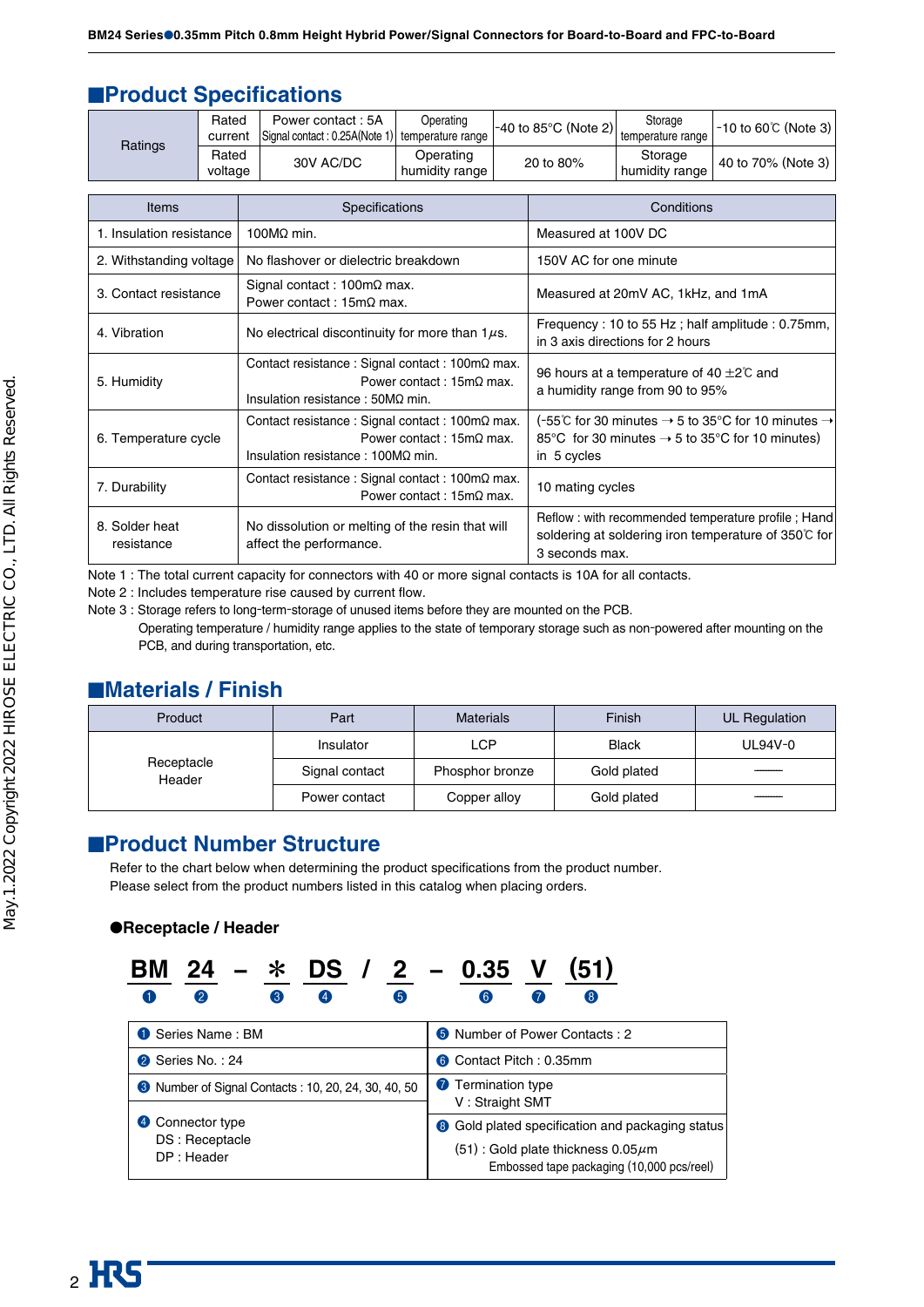





## □**Recommended PCB layout** □**Recommended metal mask dimensions (mask thickness : 100 µm)**



|                       |               |                 |       |      | <u>UIII.IIIII</u> |
|-----------------------|---------------|-----------------|-------|------|-------------------|
| Part No.              | HRS No.       | No. of Contacts |       | B    |                   |
| BM24-10DS/2-0.35V(51) | 677-2002-1 51 | 10              | 5.25  | 1.4  | 5.55              |
| BM24-20DS/2-0.35V(51) | 677-2004-7.51 | 20              |       | 3.15 | 7.3               |
| BM24-24DS/2-0.35V(51) | 677-2006-2 51 | 24              | 7.7   | 3.85 | 8                 |
| BM24-30DS/2-0.35V(51) | 677-2008-8 51 | 30              | 8.75  | 4.9  | 9.05              |
| BM24-40DS/2-0.35V(51) | 677-2010-051  | 40              | 10.5  | 6.65 | 10.8              |
| BM24-50DS/2-0.35V(51) | 677-2014-051  | 50              | 12.25 | 8.4  | 12.55             |
|                       |               |                 |       |      |                   |

Note 1 : Please order the embossed tape packaging product per reel.

Note 2 : This connector has no polarity.

## ■**Header**







80. 201 10000000000000 曰



□**Recommended PCB layout** □**Recommended metal mask dimensions (mask thickness : 100 µm)** 



Unit : mm

 $\mathbf{R}$ S<sub>3</sub>

| Part No.              | HRS No.       | No. of Contacts |       |      |      | G     | Н    |
|-----------------------|---------------|-----------------|-------|------|------|-------|------|
| BM24-10DP/2-0.35V(51) | 677-2001-9.51 | 10              | 4.32  |      | l .4 | 3.73  | 2.27 |
| BM24-20DP/2-0.35V(51) | 677-2003-4 51 | 20              | 6.07  | 4.75 | 3.15 | 5.48  | 4.02 |
| BM24-24DP/2-0.35V(51) | 677-2005-0 51 | 24              | 6.77  | 5.45 | 3.85 | 6.18  | 4.72 |
| BM24-30DP/2-0.35V(51) | 677-2007-5 51 | 30              | 7.82  | 6.5  | 4.9  | 7.23  | 5.77 |
| BM24-40DP/2-0.35V(51) | 677-2009-0 51 | 40              | 9.57  | 8.25 | 6.65 | 8.98  | 7.52 |
| BM24-50DP/2-0.35V(51) | 677-2013-0 51 | 50              | 11.32 | 10   | 8.4  | 10.73 | 9.27 |

Note 1 : Please order the embossed tape packaging product per reel.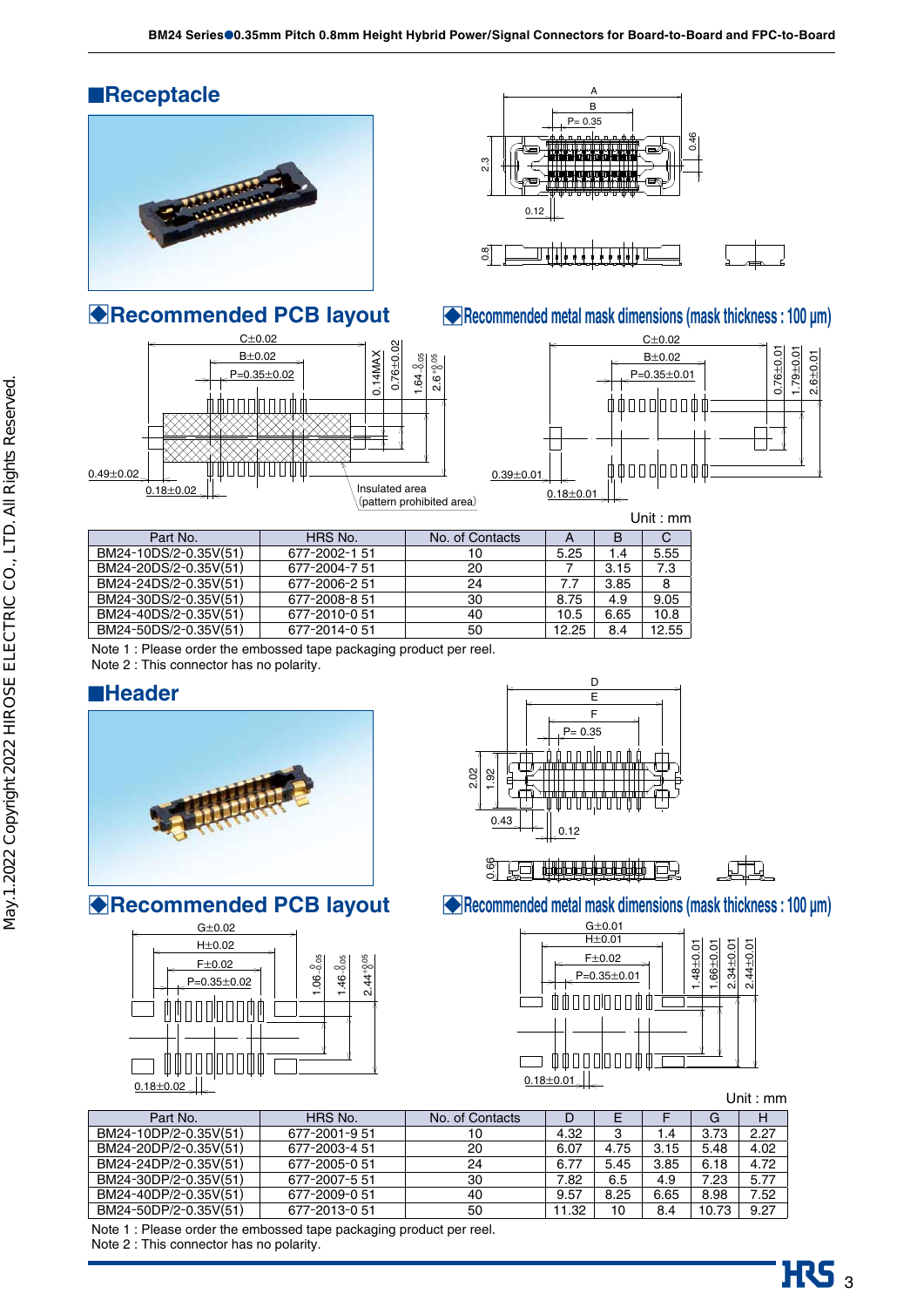## □**Embossed Tape Dimensions (complies with JIS C 0806)**

### ●**Receptacle** ●**Reel dimensions**





|                       |                 |      |    |      | l Init : mm |
|-----------------------|-----------------|------|----|------|-------------|
| Part No.              | No. of Contacts |      | M  | N    | Р           |
| BM24-10DS/2-0.35V(51) | 10              |      |    |      |             |
| BM24-20DS/2-0.35V(51) | 20              | 7.5  | 16 | 17.5 | 21.5        |
| BM24-24DS/2-0.35V(51) | 24              |      |    |      |             |
| BM24-30DS/2-0.35V(51) | 30              |      |    |      |             |
| BM24-40DS/2-0.35V(51) | 40              | 11.5 | 24 | 25.5 | 29.5        |
| BM24-50DS/2-0.35V(51) | 50              |      |    |      |             |



|                       |                 |      |    |      | Unit: mm |
|-----------------------|-----------------|------|----|------|----------|
| Part No.              | No. of Contacts | S    |    |      |          |
| BM24-10DP/2-0.35V(51) | 10              |      |    |      |          |
| BM24-20DP/2-0.35V(51) | 20              | 7.5  | 16 | 17.5 | 21.5     |
| BM24-24DP/2-0.35V(51) | 24              |      |    |      |          |
| BM24-30DP/2-0.35V(51) | 30              |      |    |      |          |
| BM24-40DP/2-0.35V(51) | 40              | 11.5 | 24 | 25.5 | 29.5     |
| BM24-50DP/2-0.35V(51) | 50              |      |    |      |          |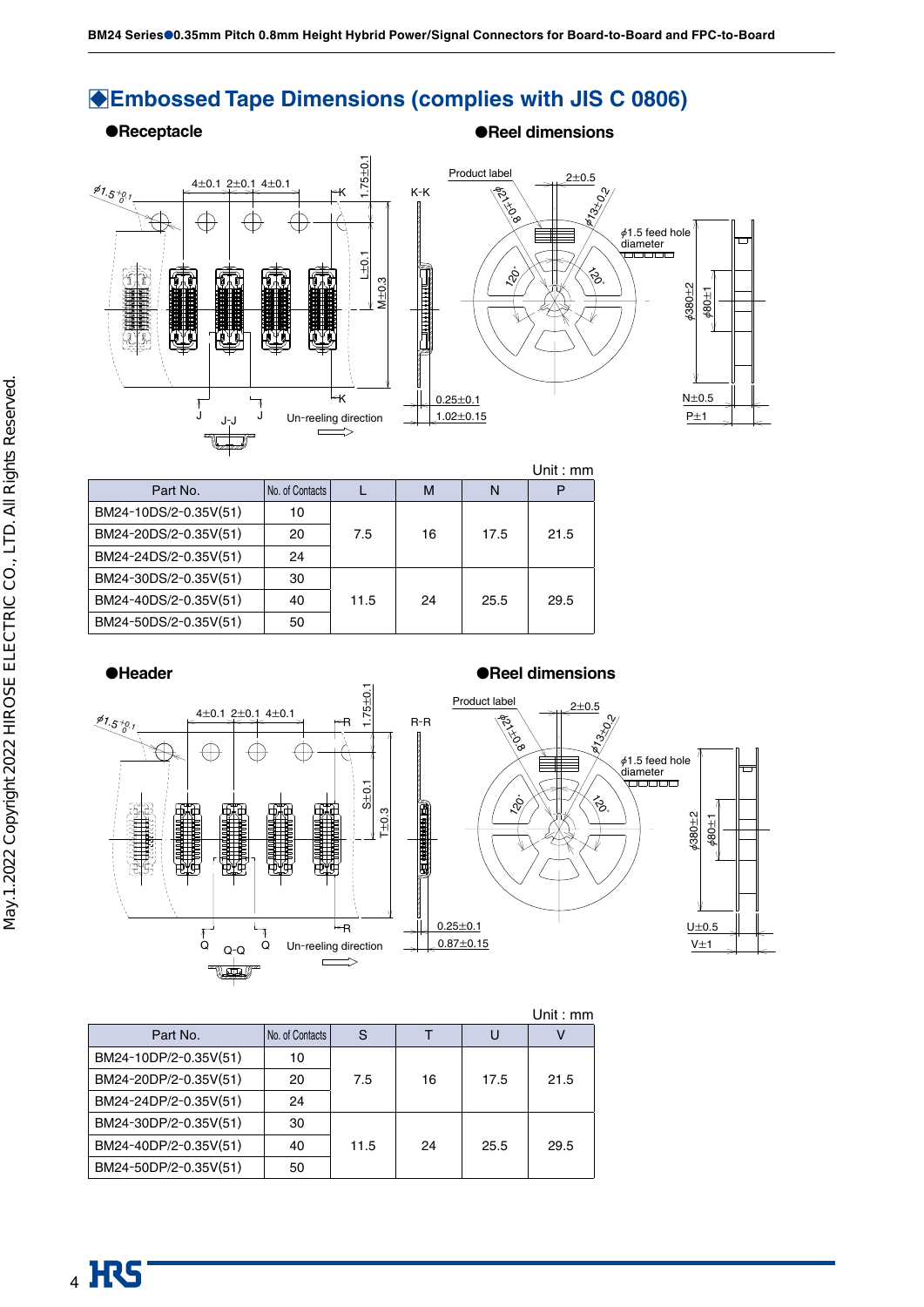## □**Precautions**

| 220<br>200<br>Temperature(°C)<br>Within 60 seconds<br>180<br>150<br>90 to 120 sec<br>100<br>50<br>Room                                                                                                                                                                                                                                                                                                                                                                                                                                                                                                                                                                                                                                                                                                                                                                                                                                                                                                                                                                                                                                                                                                                                                                                                                                                                                                                            |  |  |
|-----------------------------------------------------------------------------------------------------------------------------------------------------------------------------------------------------------------------------------------------------------------------------------------------------------------------------------------------------------------------------------------------------------------------------------------------------------------------------------------------------------------------------------------------------------------------------------------------------------------------------------------------------------------------------------------------------------------------------------------------------------------------------------------------------------------------------------------------------------------------------------------------------------------------------------------------------------------------------------------------------------------------------------------------------------------------------------------------------------------------------------------------------------------------------------------------------------------------------------------------------------------------------------------------------------------------------------------------------------------------------------------------------------------------------------|--|--|
| temperature<br>0                                                                                                                                                                                                                                                                                                                                                                                                                                                                                                                                                                                                                                                                                                                                                                                                                                                                                                                                                                                                                                                                                                                                                                                                                                                                                                                                                                                                                  |  |  |
| 50<br>100<br>200<br>300<br>150<br>250<br>Heating time (sec)<br>[Conditions]                                                                                                                                                                                                                                                                                                                                                                                                                                                                                                                                                                                                                                                                                                                                                                                                                                                                                                                                                                                                                                                                                                                                                                                                                                                                                                                                                       |  |  |
| 1. Peak temperature<br>: Maximum of 250 $\degree$ C<br>2. Heat section<br>: 220℃ min., within 60 seconds<br>3. Preheat section<br>: 150 to 180℃, 90 to 120 seconds<br>4. Number of reflow cycles : Maximum of 2 cycles                                                                                                                                                                                                                                                                                                                                                                                                                                                                                                                                                                                                                                                                                                                                                                                                                                                                                                                                                                                                                                                                                                                                                                                                            |  |  |
| Note 1 : The temperature refers to the surface temperature of the PCB in the<br>area of the connector lead.<br>Note 2 : When you use nitrogen reflow, please mount the product with the<br>oxygen concentration at a minimum of 1,000 ppm.<br>Please contact us if the concentration is below 1,000 ppm.                                                                                                                                                                                                                                                                                                                                                                                                                                                                                                                                                                                                                                                                                                                                                                                                                                                                                                                                                                                                                                                                                                                          |  |  |
| Soldering iron temperature : $340 \pm 10^{\circ}$ C;<br>Soldering time: within 3 seconds                                                                                                                                                                                                                                                                                                                                                                                                                                                                                                                                                                                                                                                                                                                                                                                                                                                                                                                                                                                                                                                                                                                                                                                                                                                                                                                                          |  |  |
| Thickness: 0.1mm<br>Aperture ratio: 80% on the DS side; 70% on the DP side                                                                                                                                                                                                                                                                                                                                                                                                                                                                                                                                                                                                                                                                                                                                                                                                                                                                                                                                                                                                                                                                                                                                                                                                                                                                                                                                                        |  |  |
| A maximum of 0.02mm at the center of the connector relative to each end of<br>the connector.                                                                                                                                                                                                                                                                                                                                                                                                                                                                                                                                                                                                                                                                                                                                                                                                                                                                                                                                                                                                                                                                                                                                                                                                                                                                                                                                      |  |  |
| Cleaning is not recommended. If you clean this product, please evaluate its<br>performance before using it.<br>(Cleaning may impair the mating/unmating properties and lower resistance to<br>environmental factors)                                                                                                                                                                                                                                                                                                                                                                                                                                                                                                                                                                                                                                                                                                                                                                                                                                                                                                                                                                                                                                                                                                                                                                                                              |  |  |
| ● Care should be taken when mating/unmating the connector when it is not<br>mounted on the PCB. This could cause damage or deformation of the contacts.<br>● Avoid supporting the PCB only with the connectors.<br>Support it by other means such as bolts, screws, posts, etc.<br>● Care should be taken that excessive prying mating/unmating could cause<br>damage.<br>OIn the case of hand soldering, please do not apply any flux, which could<br>cause flux wicking.<br><b>OThis product may have slight color differences due to production lot</b><br>variability, but this does not the performance.<br>● Please refer to the next page for precautions regarding mating/unmating.<br>●Because the product can disengage if dropped (or other impact), and by<br>FPC routing, it is advised to secure the mated connectors to the board with<br>housings and cushioning materials.<br>● Caution! Do not use the connector in non-recommended conditions (i.e.,<br>rated current, rated voltage, PCB design and operating environment, etc.).<br>Such usage could lead to material outgassing, ignition, or short-circuit, etc.<br>Refer to the specifications and the guidelines for board pattern dimensions,<br>board cautions, and connector treatment.<br>Pleasae contact Hirose if using the connector under conditions other than<br>those described in the specifications and the guidelines is being considered. |  |  |
|                                                                                                                                                                                                                                                                                                                                                                                                                                                                                                                                                                                                                                                                                                                                                                                                                                                                                                                                                                                                                                                                                                                                                                                                                                                                                                                                                                                                                                   |  |  |

**HRS**<sub>5</sub>